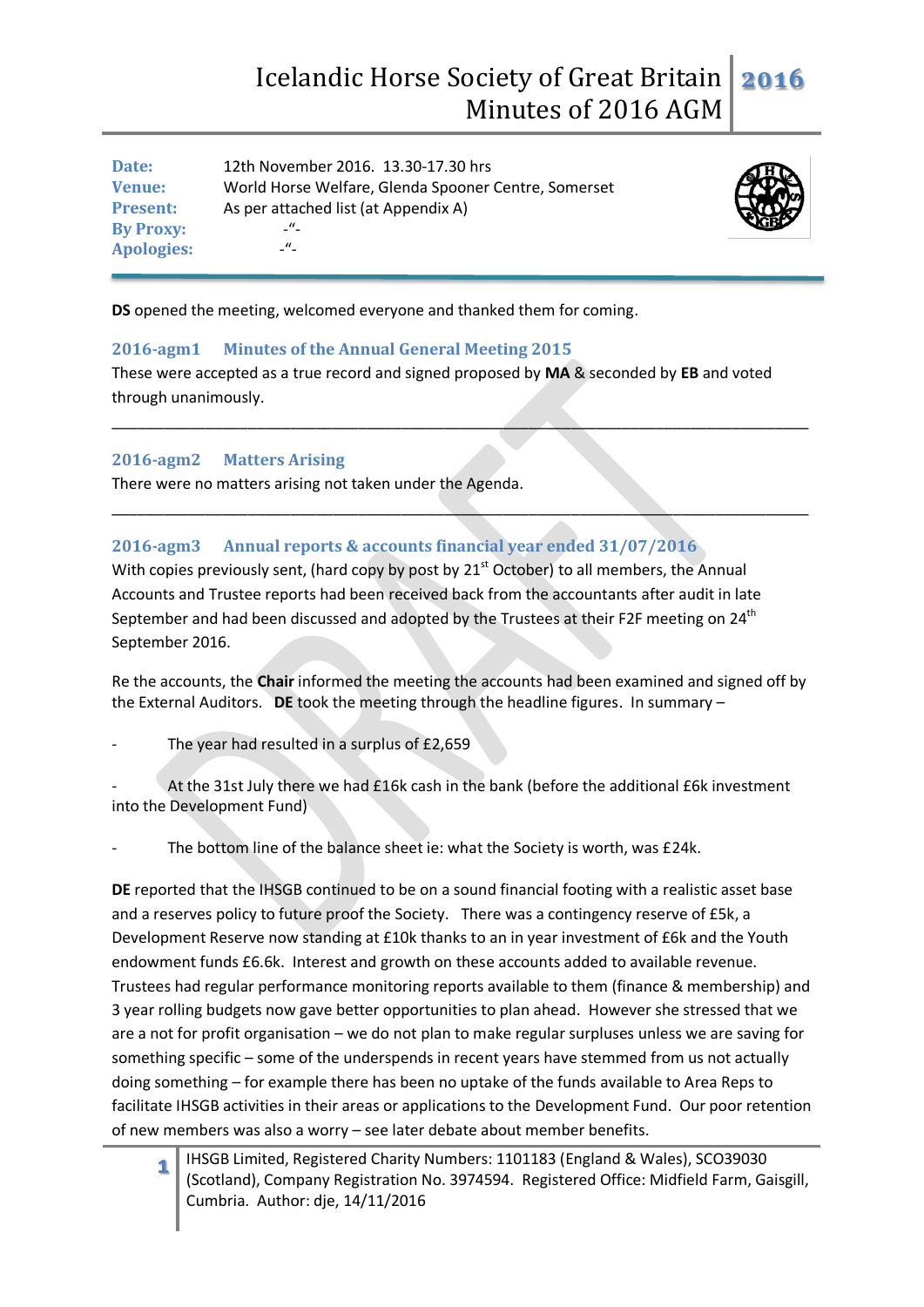**FP** remarked that members may not know how to apply for help from the development fund and/or regional monies. All agreed that the process needs to be as simple and transparent as possible and that the profile of such help needs to be raised.

**IP** noted that, with inflation likely to take off in the post Brexit world, we should keep a watching brief re stock market and a review of our CAF investments. He suggested a move towards more bonds and cash. As a charity it is accepted that we look to managed funds which are low risk and conservatively invested. There is always a need to balance risk with return and to maintain an appropriate cash balance for day to day expenses.

**JW** asked how we remind members that their subs are overdue (at today's date 39 members remain

unpaid for the year although many renew on the old anniversary date/month of their original membership – not having re-aligned their subs to the IHSGB financial year starting 1<sup>st</sup> August.) **HA** explained how there is a progressive series of emails or hard copy letters from her to a late paying member. If subs remain unpaid by  $31<sup>st</sup>$  December the membership is deemed to have lapsed and all member benefits cease. The meeting again noted that c. 20% of subscription income is still coming into the old bank account – the one that was compromised by fraud. Members are again urged to check their standing orders and update as necessary.

There were no other questions to the Trustees on their reports and the meeting was asked to adopt the accounts and annual report. Proposed by **JA** & seconded **EB** by the meeting unanimously adopted the 2015/16 final accounts and Annual Report.



The re-appointment of Bevan and Buckland as Independent Examiners to the Accounts was endorsed for 2016/16 proposed by **DS**, seconded by **EB** and voted through unanimously.

- **MA** gave a formal vote of thanks to **DE** for producing the Annual report and Accounts and welcomed the new, more vibrant, document.

\_\_\_\_\_\_\_\_\_\_\_\_\_\_\_\_\_\_\_\_\_\_\_\_\_\_\_\_\_\_\_\_\_\_\_\_\_\_\_\_\_\_\_\_\_\_\_\_\_\_\_\_\_\_\_\_\_\_\_\_\_\_\_\_\_\_\_\_\_\_\_\_\_\_\_\_\_\_\_

# **2016-agm4 IHSGB Budget 2016 - 2019 including IHSGB subscriptions**

- Budgets for the next three years were presented (Appendix B) by **DE**. By looking forward the IHSGB can plan ahead, save and vire funds for biennial events etc.

IHSGB Limited, Registered Charity Numbers: 1101183 (England & Wales), SCO39030 (Scotland), Company Registration No. 3974594. Registered Office: Midfield Farm, Gaisgill, Cumbria. Author: dje, 14/11/2016

**2**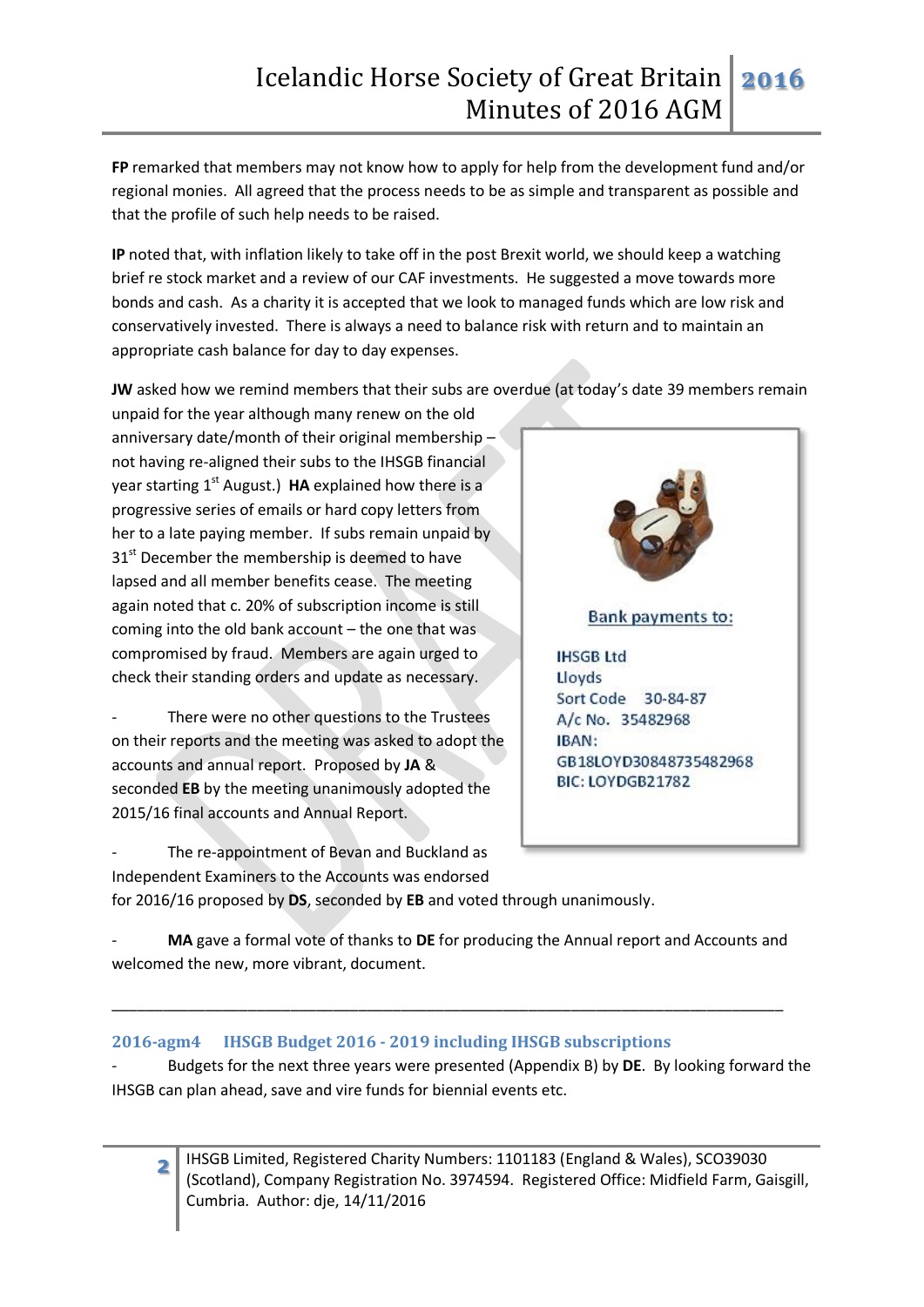**DS** noted that no budgetary allowance had been made for the BCs but **DE** and **MA** replied that, given the BC's are run on the principle of not costing the Society ie; a breakeven position, any income stream would be matched by the same expenditure and not affect the bottom line. However the BCs are self- financing due to the generosity of member sponsorships. **MA** also advised that, if the BCs are a world ranking event, then that is a very costly option, tailored for just a few riders and therefore should not be a charge on the Society. Sponsorship for the WCs tends to come in the form of goods/"stuff" rather than financial support. For any external funding such as Sport England then affiliation to the British Equine Federation is required; Kirsty Carson has been researching this in recent years but we have not progressed to an application.

**FP** asked if easier to get judges if the BCs are a world ranking event: **MA** admitted it was.

The meeting then digressed into a wide ranging discussion about involvement/participation in these events. **EB** asked whether you could link a breeding assessment with the BC's? **FP** said this has been done in the past but that it was quite difficult to find judges who held both judging criteria. **FP** welcomed the fact that the BCs are now a set date in the calendar but said that there are other competitions abroad on the same weekend - so available judges are spread thin.

The discussion became ever wider and embraced the later agenda item of 'The Future' too.

**MA** welcomed any expansion of a BC weekend as oval track competitors are thin on the ground at this event. But **FP & IP** queried time restraints especially on the Sunday. **FP** suggested other events on the Saturday running concurrently with the BCs. **MA** suggested two competitions running on the same day at the same venue – one operating within the FEIF rules, one more 'relaxed'. The perception of the BCs remains elitist even though it has been rebranded as the SUMMER SHOW in recent years and is open to all riders at all levels – so how do we change this perception? With stronger promotion of track and trail? **EB** remarking that this class/event attracted the most participation and interest. Combine this with out-riding, treasure hunts, have a go oval track, newcomers classes, TREK etc. **JW** suggested we encourage more people to come and watch and learn and **KC** stressed the need for more familiarisation to remove the 'fear'.

**IP** said the Society however was about engendering better riding. But others remarked that, without the participation of a wider group of members, shows like the BCs/Summer Show cannot afford to run! Events needed to be both fun/enjoyable as well as providing an opportunity to learn. **MA** agreed with **IP** in that the Society is about getting the most out of the unique characteristics of a gaited horse rather than having *'an expensive 3 gaited pony with the possibility of spavin and sweet itch!'* Although there is room for everyone however many gaits you have! **FP** said her definition of a good horse is one doing the job the owner wants it to well!

**JW** stressed the need to be focused on people rather than rider participation; how do we get people to see the fun side of the riding and participation? Rider Development is key.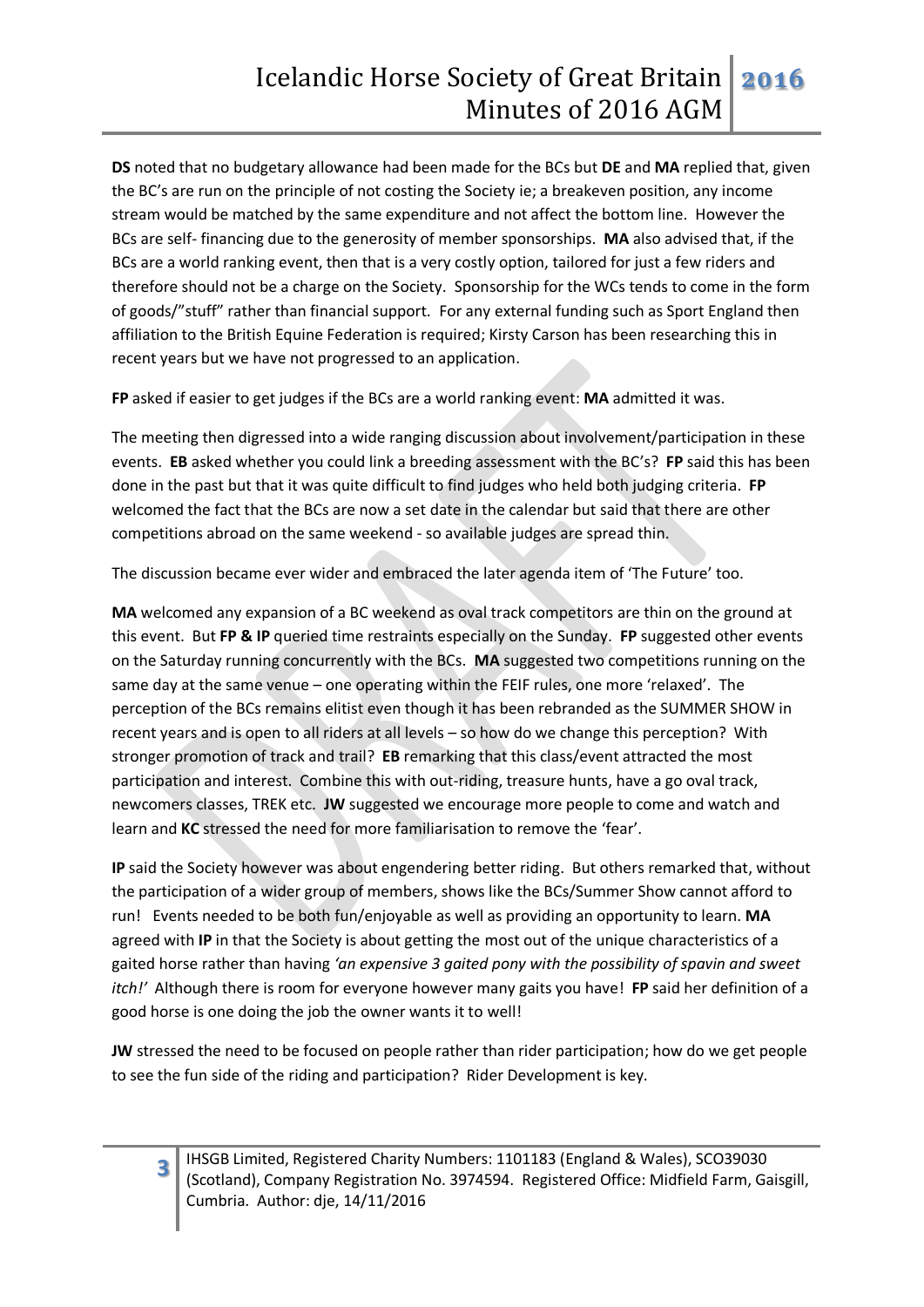**EB** suggested, that building on the back of the success of the Hest Fest motto, we need a similar theme for 2017. Can we build awards on the versatility of the Icelandic Horse? Could we have Team events with or without horses especially as transport a problem for many riders. It was agreed that rosettes are a real motivator – everyone likes to go home with one! **FP** remembered similar events in the past. Can the traditional 2 day BC's/summer show be extended for a long weekend? Would those staying longer also volunteer to help run elements of the event? Events like Oakfield and Fi's summer camp are now becoming over-subscribed so how do we broaden the appeal of the IHSGB BCs/Summer Show? **IP** suggested don't do Finals on the Sunday to allow more time for other events. But others noted that being a finalist and, possibly even a British champion, is a real achievement for others! Historic levels of participation have palled due to the increased cost of transport and the fact that the 'Icelandic community' that used to be, only, face to face has now been replaced by social media.

Then the meeting got into the discussion about what does the Society do for the membership? Why should we be a member? **CB** asked what is the raison d'etre of the Society. **MA** said we are a necessary body to preserve the uniqueness and purity of this breed in Britain. An organisation is needed to do this, getting its energy and terms from the international community of the Icelandic Horse. **JW** said she would ask her friends who are not members why they had not joined and suggested that we should all do this. **MA** said there is an assumption that there is just a core of people that 'is the Society' and that keep it going regardless. Whereas the reality is that we are always looking for volunteers. **FP** said, in any country, there is a massive core base of noncompeting Icelandic horse owners, it is just that, in the UK, there are so few Icelandic horse owners that we need all to come forward to engage and support the Society. Relatively speaking we are a 'cheap' Society compared to other breed societies and the availability of the worldwide database, World Fengur, is a unique and a tangible member benefit. The member insurance option is the real pull of the BHS. Member discounts for equine clothing/feeds etc. might be an option.

**IP** remarked that we used to have 2 or 3 centres that offered Icelandic Horse riding commercially – now this just doesn't exist and hence cannot attract new people to the breed.

In closing this debate, **MA** said he had received some clear messages about broadening the appeal of the 'BC's, the inclusion of a timed ride/treasure hunt, more emphasis on people, de-emphasising (but NOT down grading) the BC's, 'lead-in' events to Sport and greater volunteer involvement. **CB** suggested in hand events too. **DE** suggested that the hosting region be asked to help/set up alternative events to run parallel with the show, providing monies form the regional fund monies and generating ownership/participation of the hosting regions in the event. **MA** welcomed this debate and the value of the input of grass route members. **Action: Sport/Rider Team**

**Action: JA** would promote more communication between Area Reps and their local members.

**4**

- Proposed by **DS** and seconded **MA** by the 2016-19 rolling budget was unanimously adopted, as a month 0 /opening budget for the year. Note membership subs are maintained at existing levels for 2016/17.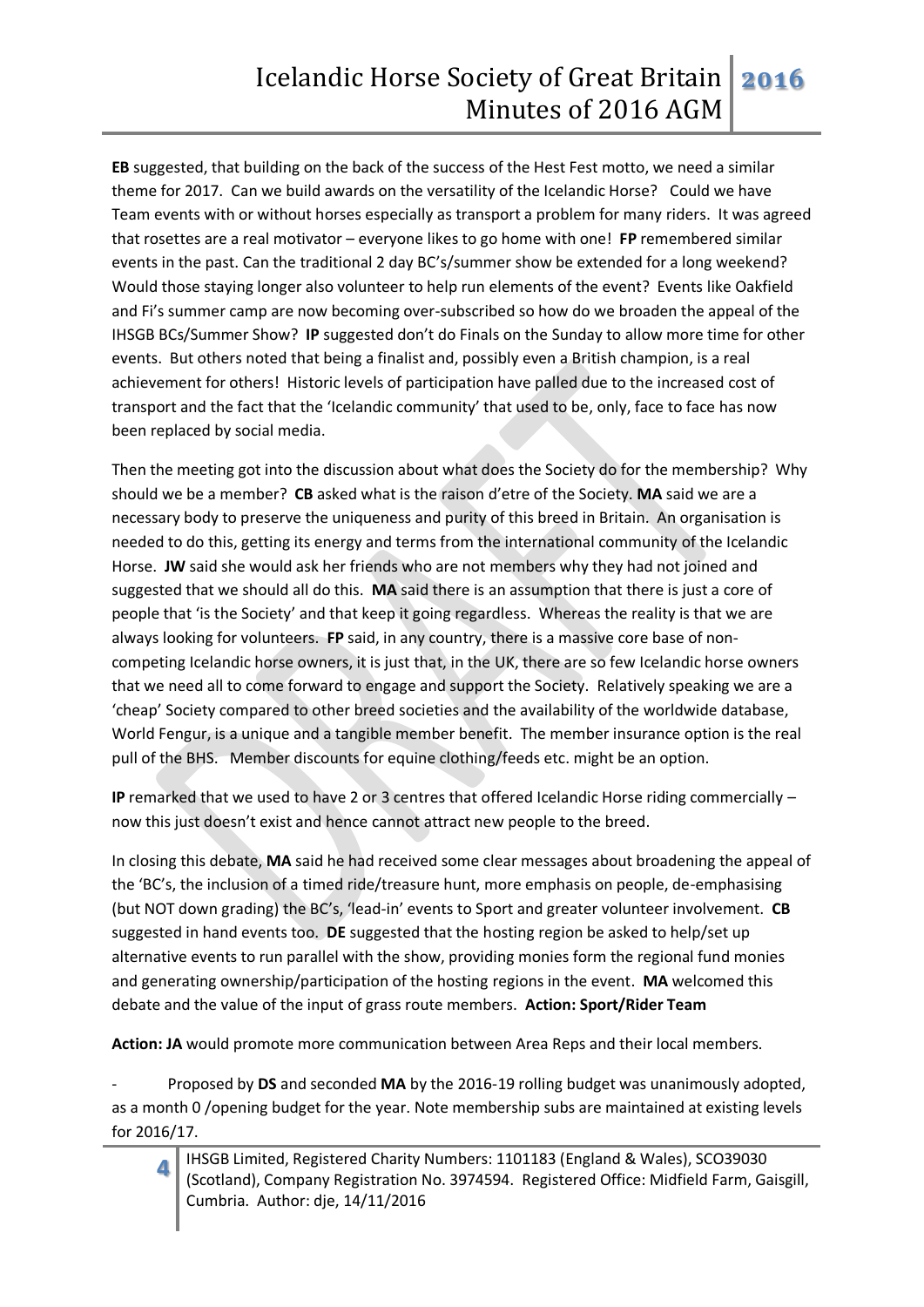**EB** then introduced the subject of Passport charges; passports are produced for us in Iceland and, because of the falling value of the pound sterling, a new tariff is being recommended for adoption by Freija Glansdorp, our Studbook Registrar and Trustee. The drive to promote high quality breeding remains in that more favourable rates are available for passports for new foals from highly assessed parents and of course, discounts on all the fees are available to IHSGB Ltd members. The overall tariff is expected to breakeven; there is some Society subsidy on the cost of passports from highly assessed parents but this is recovered on surpluses from other charges. Proposed by **EB** and seconded by **KC** the new charges were endorsed and adopted effective from 1st January 2017, **FG**  having negotiated, with the Icelandic company, for the existing price to be charged to the IHSGB until the end of 2016.

\_\_\_\_\_\_\_\_\_\_\_\_\_\_\_\_\_\_\_\_\_\_\_\_\_\_\_\_\_\_\_\_\_\_\_\_\_\_\_\_\_\_\_\_\_\_\_\_\_\_\_\_\_\_\_\_\_\_\_\_\_\_\_\_\_\_\_\_\_\_\_\_\_\_\_\_\_\_\_\_\_

# **2016-agm5 Trustee Appointments**

The following Trustees are standing down at the AGM;

- Kristina Christoff (Education & Welfare)
- Mike Adams (Sport)

**5**

The Leisure Riding & Youth portfolios are also vacant.

The following resolutions are therefore proposed:

- THAT the meeting elects a Member to the role of Sport Leader
- THAT the meeting elects a Member as Education & Welfare Trustee
- THAT the meeting elects a Member to the role of Youth Trustee
- THAT the meeting elects a Member as Leisure Riding Trustee

**KC** had encouraged Jane Wildish to come to the meeting as she 'could be persuaded' to take on at least some of the Education & Welfare Portfolio although Jane felt she was very 'under-qualified' for such a role especially w.r.t. Education. **KC** admitted she had severe time pressures which meant she had not advanced the agenda as much as she had hoped but she would be happy to participate as part of a team. **MA** suggested there was a lot of background reading/information on the FEIF websites and that some of the work that **KC** had been doing was to try and align some of the formal British training and education levels to FEIF equivalents. However, welfare is probably the more onerous part of the role as there are, currently, so few UK riders that fall within the trainer matrix. **DS** suggested that rider weight (on small horses) might be a high profile welfare issue in the coming months.

**CB** also volunteered some involvement on the welfare side. The conclusion was that the three of them **CH, JW and KC** would take forward the portfolio with **KC** volunteering herself for nomination again as a Trustee with the support of this new team. **MA** nominated and **DS** seconded **Kristina**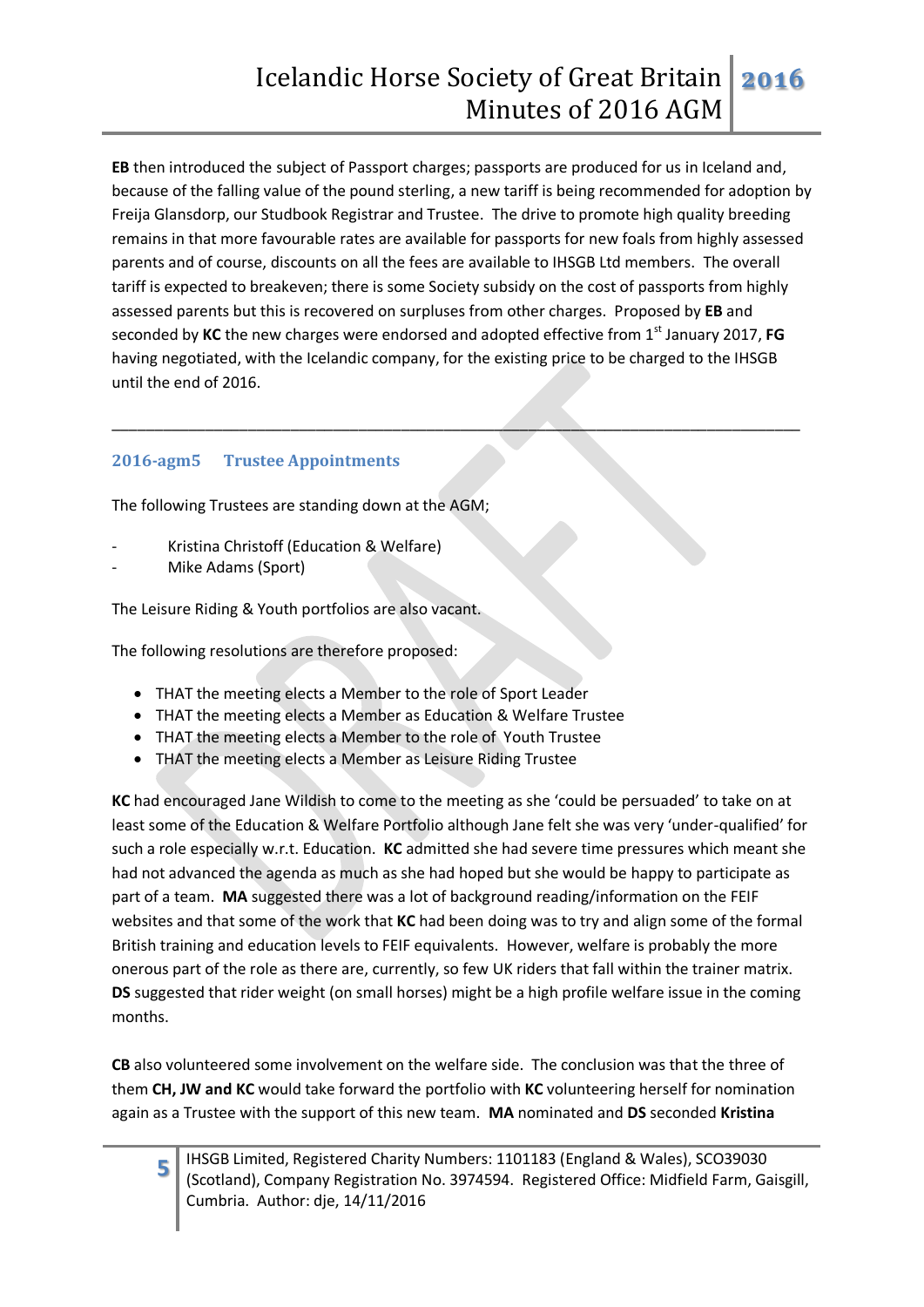**Christoff as the Trustee for Education & Welfare**, and a resolution was proposed by DS and passed unanimously that the meeting elects **KC** to this role.

Nominations had been received for Kirsty Carson as Youth Trustee (proposed by Jemimah Adams and seconded by Freija Glansdorp) and Mike Adams as Sport Leader (proposed by Andrew Nickalls and seconded by Freija Glansdorp). Given these were not contested posts a resolution was proposed by **DS** and seconded by **HA** that the meeting elects **Kirsty Carson to the role of Youth Trustee and Mike Adams as Sport Leader.** This was passed unanimously and both were elected to the Board.

It was noted that no nomination had been received for Leisure and none was tabled at the meeting and that this post therefore remains vacant.

\_\_\_\_\_\_\_\_\_\_\_\_\_\_\_\_\_\_\_\_\_\_\_\_\_\_\_\_\_\_\_\_\_\_\_\_\_\_\_\_\_\_\_\_\_\_\_\_\_\_\_\_\_\_\_\_\_\_\_\_\_\_\_\_\_\_\_\_\_\_\_\_\_\_\_\_\_\_\_\_\_

# **2016-agm6 30th Anniversary HEST FEST round up**

**JA** took the meeting through a very successful Hest Fest year which involved 15 events and the issue of over 400 rosettes! Jem screened the inaugural showing of the Hest Fest video – about 30 minutes of Icelandic Horse owners having fun with their horses. The Icey grin was in evidence in every single photo and the range of activities included was huge! The meeting applauded and thanked Jem for her work in compiling the video and everyone for their participation, photos and enthusiasm! The distillery ride was very well received! Gundula Sharman was also thanked for the original idea and her championship of the initiative.

The meeting then discussed what the 2017 theme should be and how, in future, non-member participants should be treated. The  $30<sup>th</sup>$  anniversary year was, in fact, a PR exercise. In future the role of the IHSGB in facilitating such events needs to be emphasised/promoted somehow. The meeting agreed that if the 30<sup>th</sup> Anniversary video was only available/released to members that was self-defeating as the video promotes both the Icelandic Horse and the Society. It was agreed to make it available to all but to stress the role, and financial support, of the Society. If we are issuing rosettes to all future participants in Hest Fest events, it was suggested we send the rosettes with posters/flyers about the Society and a special offer – a membership special offer for example?

All agreed that the 'Hest Fest' badging worked well so here's to Hest Fest 2017!

**JW** again queried the perception of the Society….is it still thought of as having a sport/competition bias? **HA** remarked that the very successful Sports Rider development courses run by Mike and Jem Adams earlier in the year should be re-badged as Rider Development as they were supportive and encouraging courses that could benefit all types of rider at any stage of their development.

**JA** also asked the meeting what other benefits we can make available to members? Suggestions included: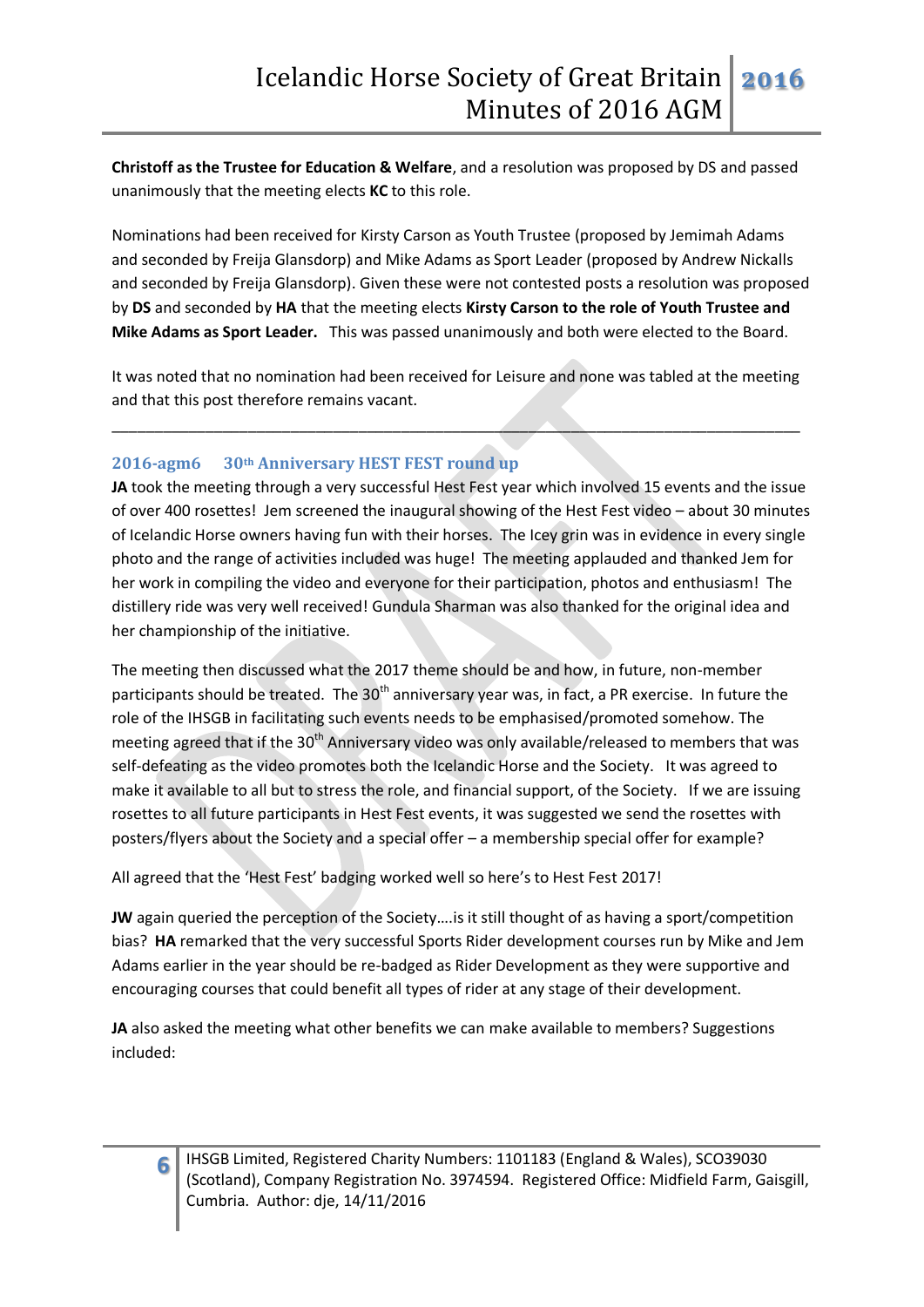- Routine email bulletins for example, forwarding of FEIF emails/information etc. with summary bullet points/sign posts to interesting sites etc. ie: A personal communication from the IHSGB to its members rather than generic Facebook communication.
- Member nomination for 'best volunteer of the year', voted for by members with an award.

**\_\_\_\_\_\_\_\_\_\_\_\_\_\_\_\_\_\_\_\_\_\_\_\_\_\_\_\_\_\_\_\_\_\_\_\_\_\_\_\_\_\_\_\_\_\_\_\_\_\_\_\_\_\_\_\_\_\_\_\_\_\_\_\_\_\_\_\_\_\_\_\_\_\_\_\_\_\_\_\_\_\_**

#### **2016-agm7 Endurance Awards**

**FP** remarked she had, in her possession, the Performance Awards Trophy - last issued for the most miles clocked up in year by a member. The meeting noted that the scheme itself had lapsed. This needs resurrecting, perhaps re-issued as a Hest Fest trophy for the leisure rider logging up the most activities and/or miles in year. **MA** agreed to look into the possibility of re-awakening this scheme. **Action: MA**

**\_\_\_\_\_\_\_\_\_\_\_\_\_\_\_\_\_\_\_\_\_\_\_\_\_\_\_\_\_\_\_\_\_\_\_\_\_\_\_\_\_\_\_\_\_\_\_\_\_\_\_\_\_\_\_\_\_\_\_\_\_\_\_\_\_\_\_\_\_\_\_\_\_\_\_\_\_\_\_\_\_**

### **2016-agm8 Open Forum**

**KC** presented the new draft vet certificates for vet checks for endurance riding. These were to be placed in the back of the passport and would be signed off by Liphook Equine to the effect that you were competing a pure bred gaited Icelandic Horse that might not have a clear beat trot but was NOT lame! The meeting applauded this initiative and looked forward to it becoming live as a new member benefit, on application, to become available from 1<sup>st</sup> January 2017. It would be available to non-members for a charge. The certificates need to be embossed by the IHSGB and sequentially numbered/issued. Hologram ID might also be possible and/or FEIF ID. **Action: KC and the Breeding Group**

**\_\_\_\_\_\_\_\_\_\_\_\_\_\_\_\_\_\_\_\_\_\_\_\_\_\_\_\_\_\_\_\_\_\_\_\_\_\_\_\_\_\_\_\_\_\_\_\_\_\_\_\_\_\_\_\_\_\_\_\_\_\_\_\_\_\_\_\_\_\_\_\_\_\_\_\_\_\_\_\_\_**

# **2016-agm9 IHSGB - The Future**

**7**

Much of the above pertains to this topic. The meeting agreed that Member benefits, perceived or real, remain key. Financial constraints impact; obviously if times are hard maybe membership is the first thing that goes. **MA** advised that Riding Club affiliations are being considered by the Board – as a way to get the 50% of Icelandic owners in this country that are not members involved. This may be brought back to the membership in due course and pilot schemes might be trialled with existing riding clubs that are keen to participate.

**\_\_\_\_\_\_\_\_\_\_\_\_\_\_\_\_\_\_\_\_\_\_\_\_\_\_\_\_\_\_\_\_\_\_\_\_\_\_\_\_\_\_\_\_\_\_\_\_\_\_\_\_\_\_\_\_\_\_\_\_\_\_\_\_\_\_\_\_\_\_\_\_\_\_\_\_\_\_\_\_\_**

### **2016-agm10 Life time gifts and legacies with the IHSGB**

MA took the meeting through a draft proposal/policy document developed in order to address some approaches the Society has received. This draft document is appended (Annexe C). This policy would be finalised by the Board shortly. Comments are invited. **Action: Trustees**

**\_\_\_\_\_\_\_\_\_\_\_\_\_\_\_\_\_\_\_\_\_\_\_\_\_\_\_\_\_\_\_\_\_\_\_\_\_\_\_\_\_\_\_\_\_\_\_\_\_\_\_\_\_\_\_\_\_\_\_\_\_\_\_\_\_\_\_\_\_\_\_\_\_\_\_\_\_\_\_\_\_**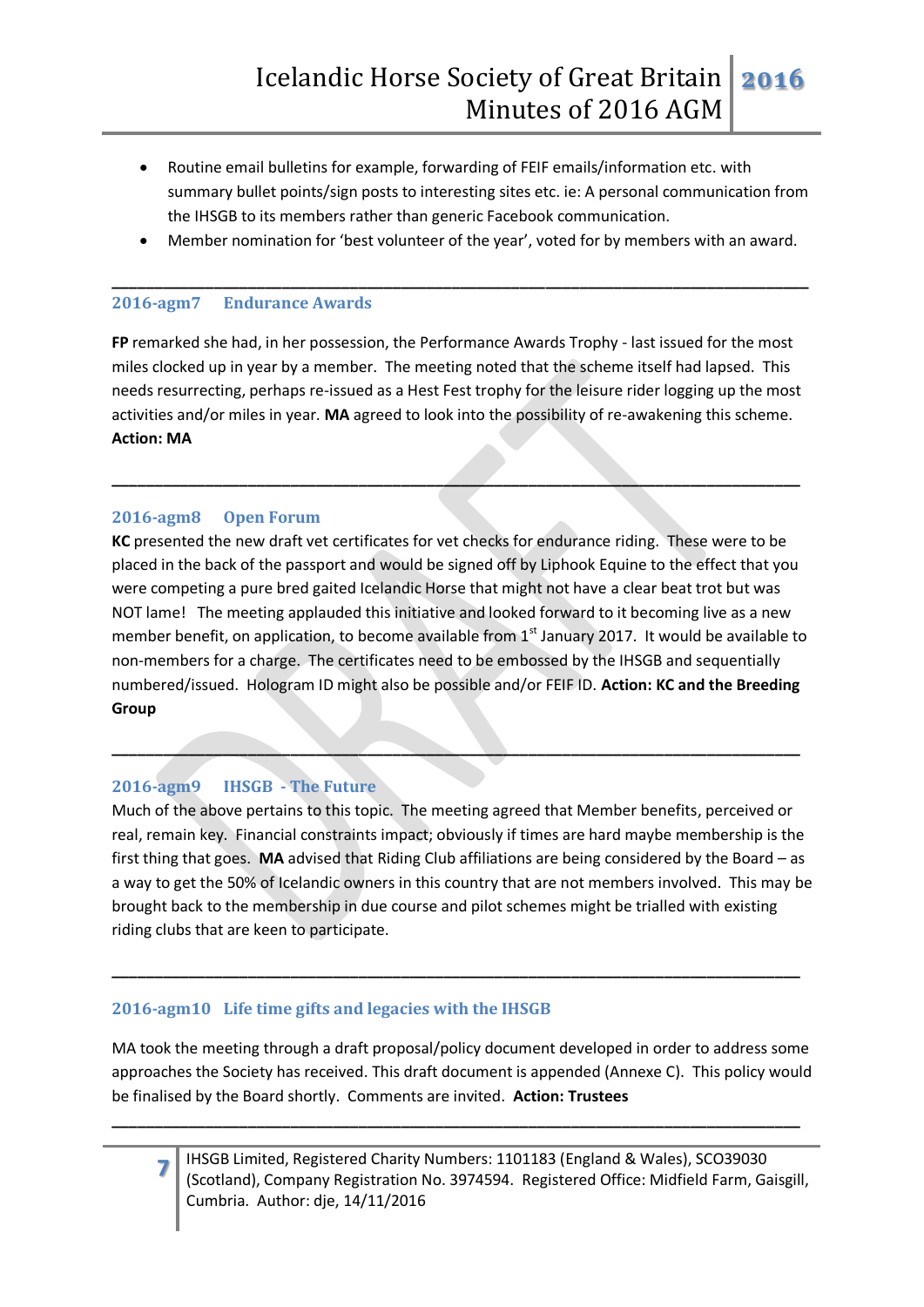### **2016-agm8 A.O.B.**

**MA**: Again the format and venue of the AGM came under discussion. Having decided, a few years back, to minimise the travel costs for Trustees and thus it has been in the 'South' for 2 years, the perception and feedback of the members is that it should, again, rotate. The North West and Edinburgh were mooted as possible or an airport venue – but the costs of the latter then tend to spiral further with high venue. IP suggested – facetiously we think!  $\circledcirc$  – that the Society be split into England and Scotland!

An accompanying event seems to add a draw. The benefits of a round table debate at an AGM are considerable as we try to determine the way forward for the Society. **Attendance this year has to be a record low and, without the proxy votes sent in, we would not have been quorate!**

**MA**: as an addendum to his report, Mike said that the UK had sent one judge for international judge qualification/examination this year. Whilst it had been a great learning experience, ultimately the candidate had been unsuccessful - this time.

**IP**: proposed that there be a post Brexit review/policy!

**JW**: said she was glad she had come to the meeting and said it had been 'very interesting'.

### **2016-agm9 Date and venue of 2017 AGM**

The date was provisionally set at 11th November 2016 and the proposed venue was Powick Village Hall, Worcester. However the 11<sup>th</sup> might clash with both Remembrance Day Services and Your Horse Live. November  $18<sup>th</sup>$  would also be investigated.

\_\_\_\_\_\_\_\_\_\_\_\_\_\_\_\_\_\_\_\_\_\_\_\_\_\_\_\_\_\_\_\_\_\_\_\_\_\_\_\_\_\_\_\_\_\_\_\_\_\_\_\_\_\_\_\_\_\_\_\_\_\_\_\_\_\_\_\_\_\_\_\_\_\_\_\_\_\_\_\_\_

**\_\_\_\_\_\_\_\_\_\_\_\_\_\_\_\_\_\_\_\_\_\_\_\_\_\_\_\_\_\_\_\_\_\_\_\_\_\_\_\_\_\_\_\_\_\_\_\_\_\_\_\_\_\_\_\_\_\_\_\_\_\_\_\_\_\_\_\_\_\_\_\_\_\_\_\_\_\_\_\_\_**

**DS** closed the meeting at 17.30 hrs, thanking all attendees. He proposed a vote of thanks to our hosts at World Horse Welfare for allowing us use of their splendid new centre as an AGM venue. WHW is an international horse charity that improves the lives of horses in the UK and around the world through education, campaigning, and hands-on care. Our members had enjoyed a browse around the centre, some retail therapy at the shop, the on-site restaurant. Members noted that the Indoor School was also available for hire! The meeting hoped that the modest donation from the IHSGB Ltd for the use of the WHW facilities for the AGM would add to the coffers of the charity!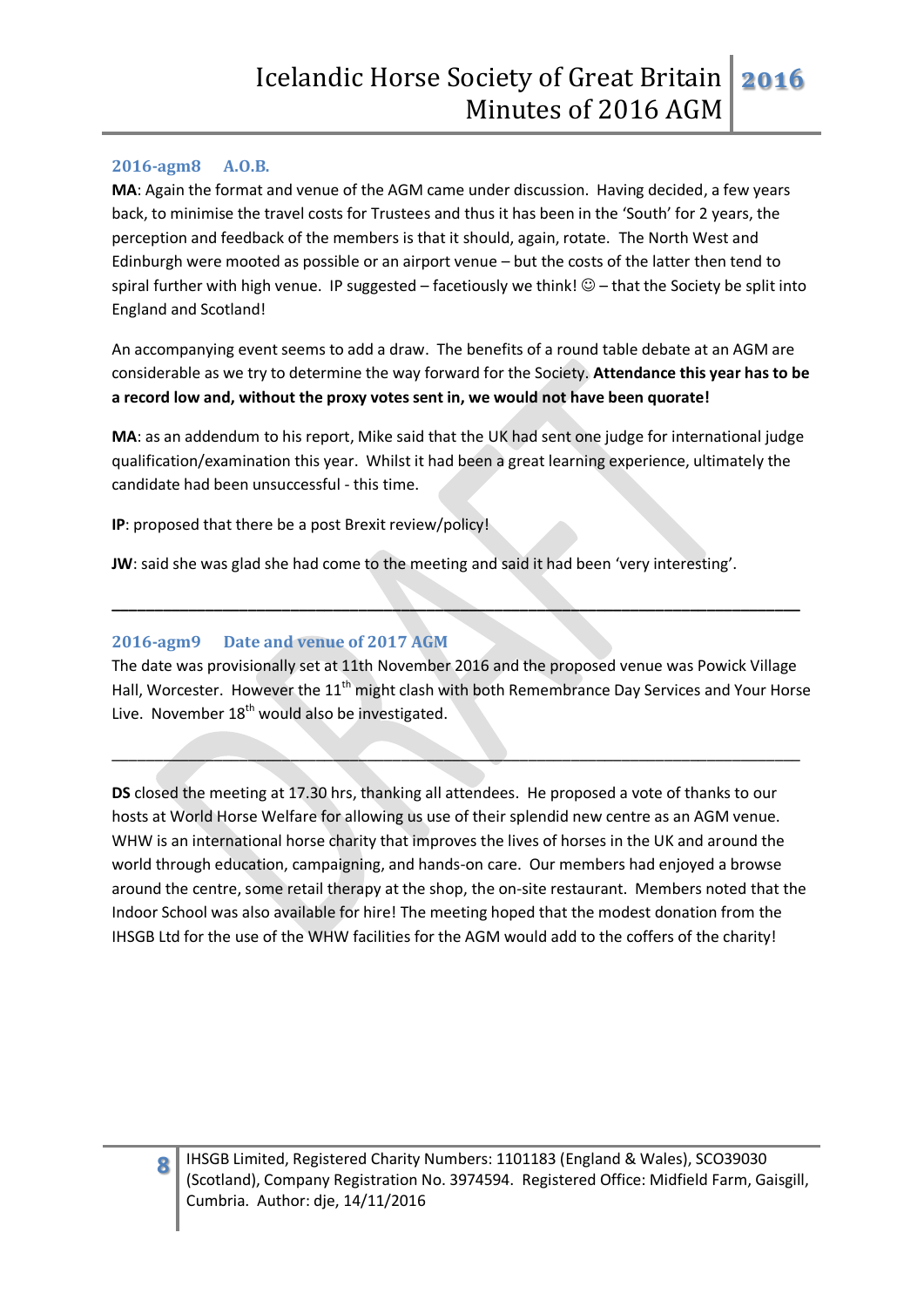# Icelandic Horse Society of Great Britain Minutes of 2016 AGM **2016**

|                                |       | <b>IHSGB LTD</b>                                                             |                   |                             |                                                                                                                                                                                                                                                                                 |  |  |  |  |  |  |  |
|--------------------------------|-------|------------------------------------------------------------------------------|-------------------|-----------------------------|---------------------------------------------------------------------------------------------------------------------------------------------------------------------------------------------------------------------------------------------------------------------------------|--|--|--|--|--|--|--|
|                                |       | ANNUAL GENERAL MEETING 2016                                                  |                   |                             |                                                                                                                                                                                                                                                                                 |  |  |  |  |  |  |  |
|                                |       | 12TH NOVEMBER 13.00 HRS                                                      | <b>Appendix A</b> |                             |                                                                                                                                                                                                                                                                                 |  |  |  |  |  |  |  |
|                                |       | Glenda Spooner Centre                                                        |                   |                             |                                                                                                                                                                                                                                                                                 |  |  |  |  |  |  |  |
|                                |       |                                                                              |                   | ATTENDEES/APOLOGIES/PROXIES |                                                                                                                                                                                                                                                                                 |  |  |  |  |  |  |  |
| <b>Name</b>                    |       | Attended Apologies Proxy Given<br><b>Proxy awarded to</b><br><b>Comments</b> |                   |                             |                                                                                                                                                                                                                                                                                 |  |  |  |  |  |  |  |
| <b>Andrew Nickalls</b>         | maybe |                                                                              |                   |                             |                                                                                                                                                                                                                                                                                 |  |  |  |  |  |  |  |
| Ann Savage                     |       | А                                                                            | Υ                 | Chairman                    |                                                                                                                                                                                                                                                                                 |  |  |  |  |  |  |  |
| Carola Puddy Henry             |       | A                                                                            | Y                 | Jemimah Adams               |                                                                                                                                                                                                                                                                                 |  |  |  |  |  |  |  |
| <b>Charlie Barrett</b>         | Υ     |                                                                              |                   |                             |                                                                                                                                                                                                                                                                                 |  |  |  |  |  |  |  |
| <b>Charlotte Cook</b>          |       | Α                                                                            |                   |                             |                                                                                                                                                                                                                                                                                 |  |  |  |  |  |  |  |
|                                | Υ     |                                                                              |                   |                             |                                                                                                                                                                                                                                                                                 |  |  |  |  |  |  |  |
| Dave Savage<br>Debbie Ede      | Υ     |                                                                              |                   |                             |                                                                                                                                                                                                                                                                                 |  |  |  |  |  |  |  |
|                                |       |                                                                              |                   |                             | I would like to commend the Toltonline<br>initiative and let you know that it has given<br>me and my horses a lot of fun, while putting<br>in some serious training. Feeedback from the<br>judges is really valuable and it allows us to<br>compete and learn without stress or |  |  |  |  |  |  |  |
| Dorothy Thomas                 |       | Α                                                                            | Υ                 | Chairman                    | expense.                                                                                                                                                                                                                                                                        |  |  |  |  |  |  |  |
| Elizabeth Adams                |       | A                                                                            | Υ                 | Mike Adams                  |                                                                                                                                                                                                                                                                                 |  |  |  |  |  |  |  |
| Ellen Brimble                  | Υ     |                                                                              |                   |                             |                                                                                                                                                                                                                                                                                 |  |  |  |  |  |  |  |
| Fi Pugh                        | Υ     |                                                                              |                   |                             |                                                                                                                                                                                                                                                                                 |  |  |  |  |  |  |  |
| Frank Carson                   |       | A                                                                            | Υ                 | Chairman                    |                                                                                                                                                                                                                                                                                 |  |  |  |  |  |  |  |
| Freija Glansdorp               |       | A                                                                            | Υ                 | Ellen Brimble               |                                                                                                                                                                                                                                                                                 |  |  |  |  |  |  |  |
| Gundula Sharman                |       | А                                                                            | Y                 | Mike Adams/Chairman         |                                                                                                                                                                                                                                                                                 |  |  |  |  |  |  |  |
| <b>H</b> Ashford               | Υ     |                                                                              |                   |                             |                                                                                                                                                                                                                                                                                 |  |  |  |  |  |  |  |
| Ian Pugh                       | Υ     |                                                                              |                   |                             |                                                                                                                                                                                                                                                                                 |  |  |  |  |  |  |  |
| James Joicey                   |       | A                                                                            | Υ                 | The Chairman                | Congratulations on a successful year, and a<br>big thank you for all your hard work in<br>keeping the Society going                                                                                                                                                             |  |  |  |  |  |  |  |
| Jane Wildish                   | Υ     |                                                                              |                   |                             |                                                                                                                                                                                                                                                                                 |  |  |  |  |  |  |  |
| Janice Hutchinson              |       | A                                                                            |                   |                             |                                                                                                                                                                                                                                                                                 |  |  |  |  |  |  |  |
| Jem Adams                      | Y     |                                                                              |                   |                             |                                                                                                                                                                                                                                                                                 |  |  |  |  |  |  |  |
| Jeremy Sharman                 |       | А                                                                            | Υ                 | Mike Adams/Chairman         |                                                                                                                                                                                                                                                                                 |  |  |  |  |  |  |  |
| Kim and Catriona Willoughby    |       | Α                                                                            |                   |                             |                                                                                                                                                                                                                                                                                 |  |  |  |  |  |  |  |
| <b>KIRSTY CARSON</b>           |       | A                                                                            | Υ                 | Chairman                    |                                                                                                                                                                                                                                                                                 |  |  |  |  |  |  |  |
| Kristina Christof              | Υ     |                                                                              |                   |                             |                                                                                                                                                                                                                                                                                 |  |  |  |  |  |  |  |
| Lesley Dellar                  |       | А                                                                            |                   |                             |                                                                                                                                                                                                                                                                                 |  |  |  |  |  |  |  |
| Maria Wright                   |       | Α                                                                            | Υ                 | Jemimah Adams               |                                                                                                                                                                                                                                                                                 |  |  |  |  |  |  |  |
| Mic Rushen                     |       | Α                                                                            | Υ                 | Jemimah Adams               |                                                                                                                                                                                                                                                                                 |  |  |  |  |  |  |  |
| Mike Adams                     | maybe |                                                                              |                   |                             |                                                                                                                                                                                                                                                                                 |  |  |  |  |  |  |  |
| Nadene Butler                  |       | Α                                                                            |                   |                             |                                                                                                                                                                                                                                                                                 |  |  |  |  |  |  |  |
| Patricia Barber                |       | Α                                                                            |                   |                             |                                                                                                                                                                                                                                                                                 |  |  |  |  |  |  |  |
| Phil Butler                    |       | А                                                                            |                   |                             |                                                                                                                                                                                                                                                                                 |  |  |  |  |  |  |  |
| Philippa Pringle               |       | Α                                                                            | Υ                 | Jemimah Adams               |                                                                                                                                                                                                                                                                                 |  |  |  |  |  |  |  |
| Rona Frame                     |       | А                                                                            |                   |                             |                                                                                                                                                                                                                                                                                 |  |  |  |  |  |  |  |
| Sandy Carson                   |       | А                                                                            | Υ                 | Chairman                    |                                                                                                                                                                                                                                                                                 |  |  |  |  |  |  |  |
|                                |       | Α                                                                            | Υ                 |                             |                                                                                                                                                                                                                                                                                 |  |  |  |  |  |  |  |
| Sharon Tomlinson<br>Sue Postan |       | Α                                                                            | Υ                 | Fi Pugh<br>Chairman         |                                                                                                                                                                                                                                                                                 |  |  |  |  |  |  |  |
| Tim Hutchinson                 |       | Α                                                                            |                   |                             |                                                                                                                                                                                                                                                                                 |  |  |  |  |  |  |  |
|                                |       |                                                                              |                   |                             |                                                                                                                                                                                                                                                                                 |  |  |  |  |  |  |  |
| Torbyn Rees                    |       | Α                                                                            | Υ                 | Ellen Brimble               |                                                                                                                                                                                                                                                                                 |  |  |  |  |  |  |  |

IHSGB Limited, Registered Charity Numbers: 1101183 (England & Wales), SCO39030 (Scotland), Company Registration No. 3974594. Registered Office: Midfield Farm, Gaisgill, Cumbria. Author: dje, 14/11/2016

**9**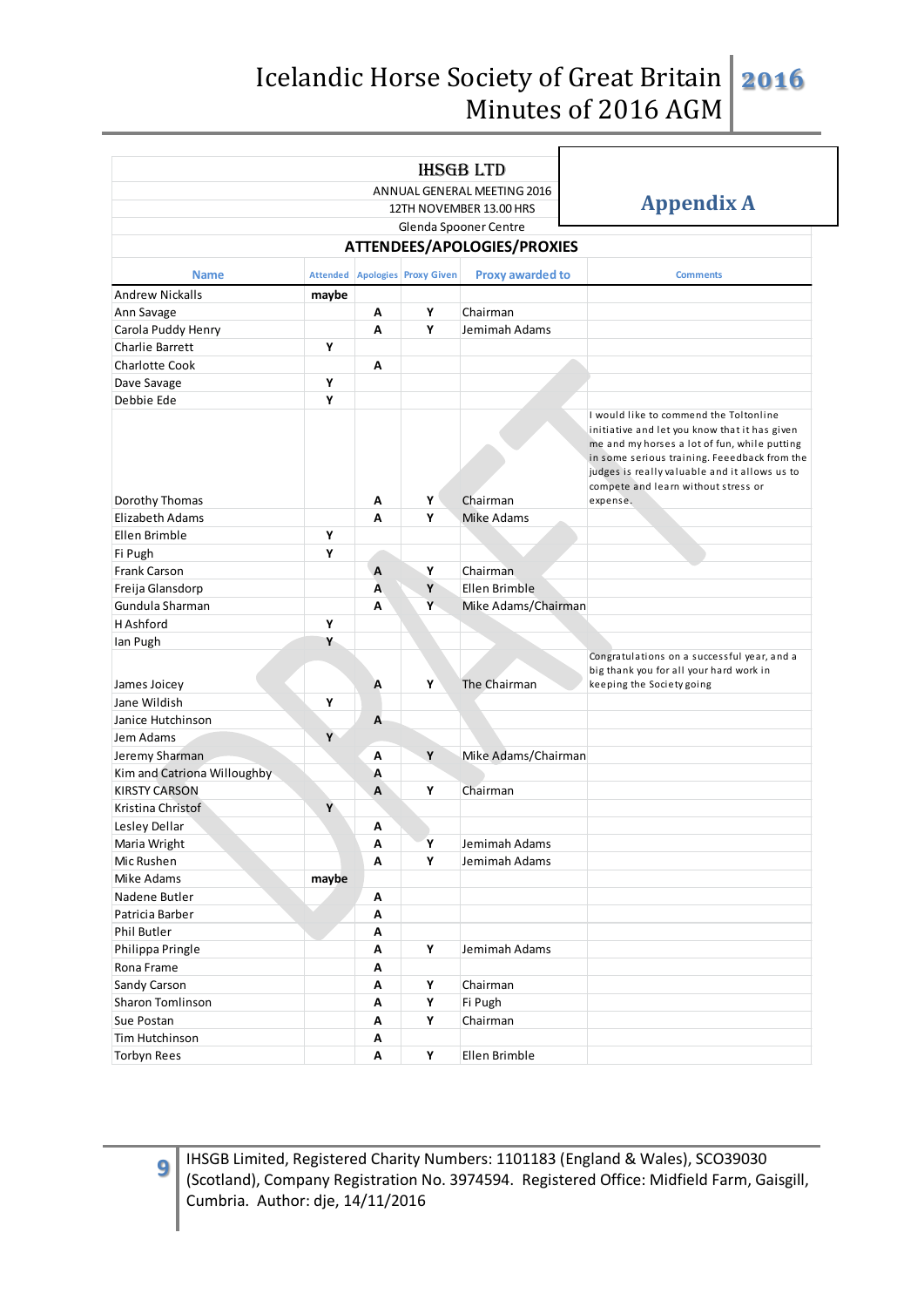# **Appendix B**

| IHSGB Ltd 3 year rolling budgets    |        | TO BE ADOPTED/DISCUSSED 12TH NOVEMBER 2016 AT THE AGM |                 |                                         |         |                 |                                         |                   |                                     |                                     |
|-------------------------------------|--------|-------------------------------------------------------|-----------------|-----------------------------------------|---------|-----------------|-----------------------------------------|-------------------|-------------------------------------|-------------------------------------|
| 10/11/2016<br><b>WORKING PAPERS</b> |        |                                                       | 2016/17         | uplift to                               |         | 2017/18         | uplift to                               |                   | 2018/19                             |                                     |
|                                     |        | version 2                                             | <b>INCOME £</b> | <b>SPEND £</b>                          | 2016/17 | <b>INCOME £</b> | <b>SPEND £</b>                          | 2017/18           | <b>INCOME £</b>                     | <b>SPEND £</b>                      |
|                                     |        | APPENDJX C                                            | <b>OPENING</b>  | <b>OPENING</b><br>FYE BUDGET FYE BUDGET |         | <b>OPENING</b>  | <b>OPENING</b><br>FYE BUDGET FYE BUDGET | as per<br>2016/17 | <b>OPENING</b><br><b>FYE BUDGET</b> | <b>OPENING</b><br><b>FYE BUDGET</b> |
| <b>Breeding</b>                     | Ellen  | Breeding show                                         |                 | 500                                     |         |                 |                                         |                   |                                     | 500                                 |
| <b>Breeding</b>                     | Ellen  | Young Horse Assessment                                |                 |                                         |         |                 | 250                                     |                   |                                     |                                     |
| <b>Breeding</b>                     | Ellen  | Gaedingakeppni                                        |                 | 250                                     |         |                 | 250                                     |                   |                                     | 250                                 |
|                                     |        |                                                       |                 | 750                                     |         | $\overline{a}$  | 500                                     |                   |                                     | 750                                 |
| Studbook                            | Freija |                                                       | 1,700           | 1,700                                   | 0.00%   | 1,700           | 1,700                                   |                   | 1,700                               | 1,700                               |
|                                     |        |                                                       | 1,700           | 1,700                                   |         | 1,700           | 1,700                                   |                   | 1,700                               | 1,700                               |
| Sport/Riding                        | Mike   | WC                                                    | 10,000          | 10,000                                  |         |                 |                                         |                   |                                     |                                     |
| Sport/Riding                        | Mike   | <b>FESTIVAL</b>                                       |                 | 250                                     |         |                 | 250                                     |                   |                                     | 250                                 |
| Sport/Riding                        | Mike   | <b>British Championships</b>                          | ÷,              |                                         | 0.00%   | $\blacksquare$  |                                         |                   | ä,                                  | ×                                   |
|                                     |        |                                                       | 10,000          | 10,250                                  |         | ä,              | 250                                     |                   | $\overline{a}$                      | 250                                 |
| <b>IHSGB Development Fund</b>       |        | Growth/Interest                                       | 750             | 750                                     | 0.00%   | 750             | 750                                     |                   | 750                                 | 750                                 |
|                                     |        |                                                       | 750             | 750                                     |         | 750             | 750                                     |                   | 750                                 | 750                                 |
| Youth                               |        | Youth Cup                                             |                 |                                         |         | 2,000           | 2,000                                   |                   |                                     |                                     |
| Youth                               |        | Youth Camp                                            |                 |                                         |         |                 |                                         |                   |                                     |                                     |
| Youth                               |        | Youth general spend                                   |                 | 275                                     |         |                 | 275                                     |                   |                                     | 275                                 |
| Fundraising                         |        | CAF youth growth                                      | 100             |                                         |         | 100             |                                         |                   | 100                                 |                                     |
| Youth                               |        | CAF Youth interest                                    | 175             |                                         |         | 175             |                                         |                   | 175                                 |                                     |
|                                     |        |                                                       | 275             | 275                                     |         | 2,275           | 2,275                                   |                   | 275                                 | 275                                 |
| Membership                          |        | subscriptions                                         | 7,500           | u,                                      | 0.00%   | 7,500           |                                         |                   | 7,500                               |                                     |
| Membership                          |        | FEIF fees                                             |                 | 500                                     | 2.50%   |                 | 513                                     |                   |                                     | 525                                 |
| Membership                          |        | FEIF Conf                                             | 750             | 1,500                                   |         | 750             | 1,500                                   |                   | 750                                 | 1,500                               |
| Membership                          | Jem    | Anniversary 30th                                      |                 |                                         |         |                 |                                         |                   |                                     |                                     |
| Membership                          | Jem    | <b>Regional Activities</b>                            |                 | 500                                     |         |                 | 500                                     |                   |                                     | 500                                 |
| Membership                          | Mike   | Insurance                                             | ä,              | 1,120                                   | 10.00%  | ÷,              | 1,232                                   |                   | ä,                                  | 1,355                               |
| Governance                          |        | Trustee expenses/Governance                           | ÷,              | 500                                     | 5.00%   | $\blacksquare$  | 525                                     |                   | ä,                                  | 551                                 |
| Governance                          |        | Accountancy/professional fees                         |                 | 540                                     | 5.00%   | ÷,              | 567                                     |                   | ä,                                  | 595                                 |
|                                     |        | Admin &<br>Stationery/Website incl                    |                 |                                         |         |                 |                                         |                   |                                     |                                     |
|                                     |        | Management Team                                       |                 |                                         |         |                 |                                         |                   |                                     |                                     |
|                                     |        | expenses & travel, AGM                                |                 |                                         |         |                 |                                         |                   |                                     |                                     |
| Management                          |        | costs and mailing                                     |                 | 650<br>22                               | 2.50%   | ÷,              | 666<br>18                               |                   | ä,                                  | 683<br>14                           |
| Management                          |        | Depreciation                                          | 8,250           | 5,332                                   |         | 8,250           | 5,521                                   |                   | 8,250                               | 5,724                               |
| Fundraising                         |        | gift aid                                              | 1,032           | ä,                                      | 0.00%   | 1,032           | ä,                                      |                   | 1,032                               | ×,                                  |
| Fundraising                         |        | donations                                             | 350             |                                         |         | 350             |                                         |                   | 350                                 |                                     |
| Fundraising                         |        | Perf Awards/Misc                                      |                 |                                         |         |                 |                                         |                   |                                     |                                     |
|                                     |        |                                                       | 1,382           | $\overline{\phantom{a}}$                |         | 1,382           | $\blacksquare$                          |                   | 1,382                               | $\Box$                              |
| Communication                       | Jem    | Newsletter ad                                         | 50              | i,                                      | 0.00%   | 50              |                                         |                   | 50                                  |                                     |
| Communication                       | Jem    | Newsletter costs                                      | ä,              | 2,500                                   | 5.00%   | $\blacksquare$  | 2,625                                   |                   | ä,                                  | 2,756                               |
| Communication                       | Jem    | Publicity and promo                                   | ä,              |                                         | 0.00%   | ×.              |                                         |                   | ä,                                  |                                     |
|                                     |        |                                                       | 50              | 2,500                                   |         | 50              | 2,625                                   |                   | 50                                  | 2,756                               |
| <b>GRAND TOTAL</b>                  |        |                                                       | 22,407          | 21,557                                  |         | 14,407          | 13,621                                  |                   | 12,407                              | 12,205                              |
|                                     |        | Surplus/ (Deficit)                                    |                 | 850                                     |         |                 | 786                                     |                   |                                     | 202                                 |
|                                     |        |                                                       |                 |                                         |         |                 |                                         |                   |                                     |                                     |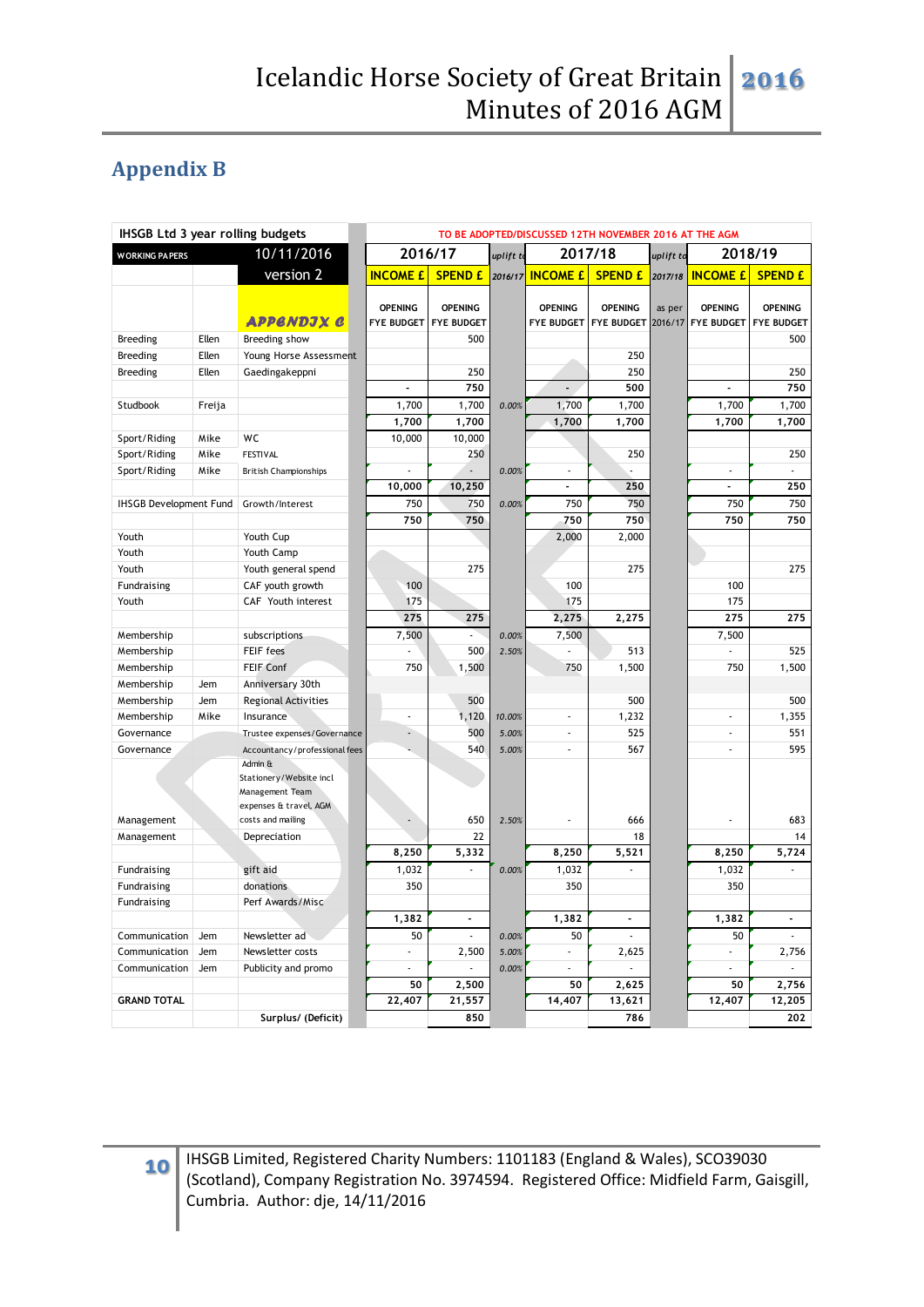# **Appendix C**

# *Draft for discussion only*

# **LIFETIME GIFTS AND LEGACIES WITH THE IHSGB**

The IHSGB has been active for 30 years and been incorporated since 2000. It is a registered charity in England and Wales and in Scotland. Its financial governance is sound and has been able to both maintain the running of its normal activities and put some funds aside for development.

The Society is not large with around 200 members. Nevertheless, it is a Breed Society, maintaining a stud book and issuing passports. It is a full member of FEIF – the international federation and governing body of Icelandic Horses activities. It maintains a programme of breeding shows and sport shows and sends teams to the Icelandic Horse World Championships. It is committed to maintaining and promoting the uniqueness of the Icelandic Horse through ongoing training programmes for riders and horses. It is committed to promoting the highest levels of horse welfare.

However, in addition these routine functions, the trustees and members have dreams and goals that cannot be resourced by the regular members' subscriptions and fees. Accordingly, the IHSGB welcomes lifetime gifts and legacies, restricted and general and has a robust gifts and legacy policy that can be individually tailored and gives confidence to those who would wish to further the Society's effectiveness in this way. Gifts and legacies could be cash or other assets.

# PROCESS

It is expected that most of those wishing to make a gift or legacy to the IHSGB will have had some previous connection with the Icelandic horse and therefore may wish to specify how their gift or bequest should be used. A proposal would be presented to the Trustees with the purpose of ensuring that the IHSGB can commit to using the gift or legacy in the way it was intended. The Chair of Trustees would communicate with the person/family and ensure that the proposal was clearly understood and once agreed would be presented to the board, adopted and, within the powers of the trustees, become binding on the society. The legal format of the gift or legacy would then be the responsibility of the person/family.

If the gift or legacy is to be administered through a trust, the IHSGB would take advice and discuss any implications with the parties involved."

Due to the long term nature of these things, the IHSGB reserves the right to treat any remaining assets of any gift or bequest as generally available after 15 years.

### GOVERNANCE AND SECURITY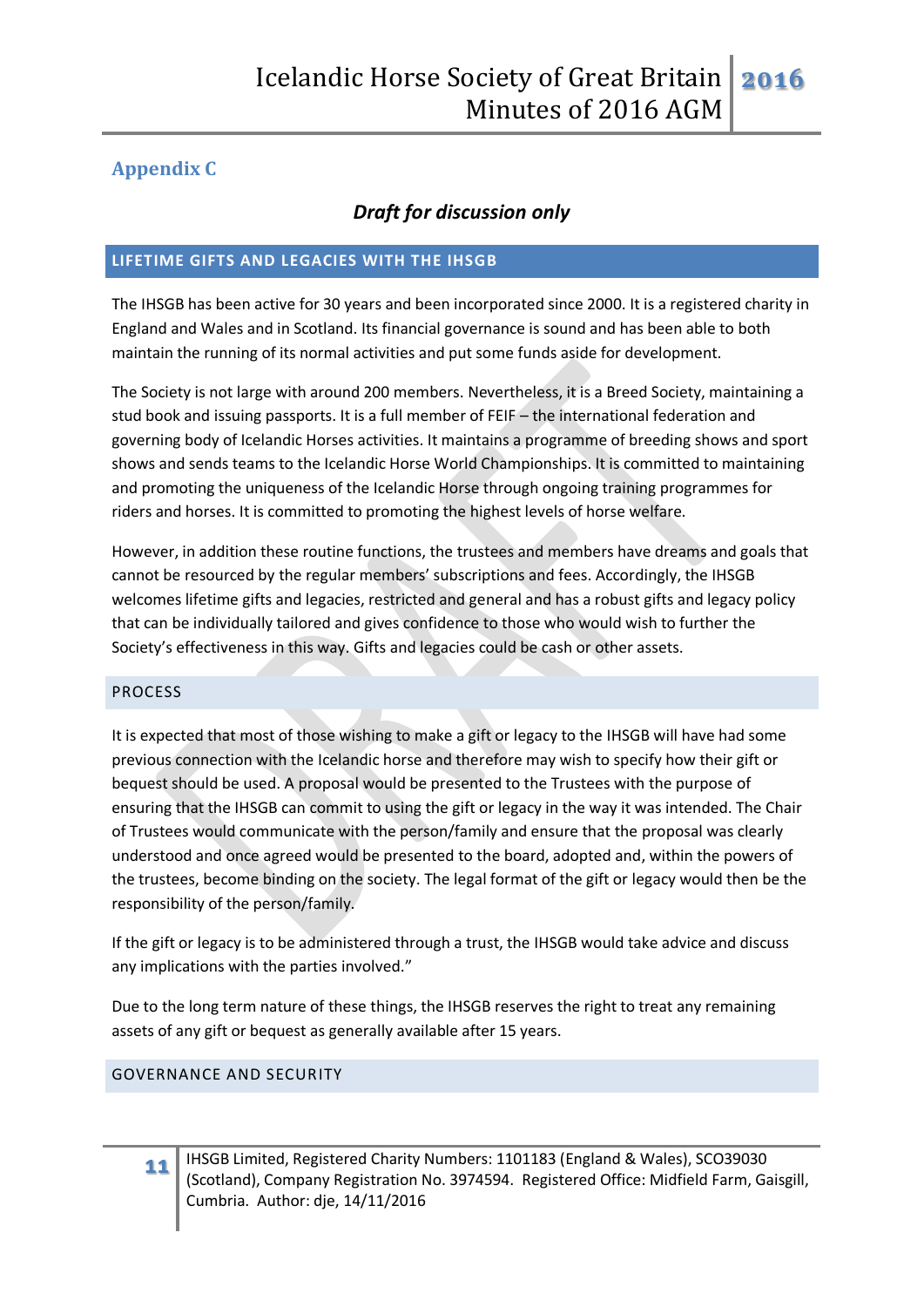The overseeing of legacy assets would be under the responsibility of the **Gifts and Legacies Board** (GLB) comprising a lead Trustee, the IHSGB treasurer/secretary, and the IHSGB auditor (or similar person). The GLB would act as a sub-committee to the Board of Trustees. Moneys would be kept in a separate bank account which whilst under the control of the GLB would be included in the reserves provision requirements. The GLB would be responsible for ensuring that any application for the use of the gift or legacy was appropriate to the original proposal. It would also ensure that the IHSGB performs any commitments specified in the proposal.

### **POSSIBLE OPPORTUNITIES FOR GIFTS AND LEGACIES TO THE IHSGB**

### GENERAL GIFTS AND BEQUESTS

Gifts and bequests can be made to the IHSGB to be used under the guidance of the proposal but ultimately at the discretion of the Trustees under the supervision of the Gifts and Legacies Board. This gives the society the maximum amount of flexibility in the way the bequest is used.

### **Uses might include:**

### WELFARE

Horse care**:** The IHSGB may be asked to care for the horses where owners have either died or are no longer able to care for them. In these instances, the IHSGB would find a suitable place for the horse(s) and reimburse the carer. Typically, this would cost £1000 pa for grass keep and basic care. If the horse is to be trained and rehomed, this would be assessed accordingly. Intervention: The IHSGB in certain circumstances reacts to reported welfare issues where they involve Icelandic Horses. The actions taken are restricted by the resources available.

# **BREEDING**

Breeding shows : Due to the low number of breeding horses presented each year and the costs involved in having full breeding assessments, the IHSGB is frequently unable to have an annual Breeding Show. Gifts could be directed at supporting the costs of breeding shows thereby encouraging UK breeders to measure and hopefully, improve the quality of breeding.

# SPORT & RIDER EDUCATION

Sport competitions: Gifts could be directed at supporting the costs of sport competitions thereby encouraging more activity.

Sustained programme of training: There are insufficient opportunities for riders to conveniently attend training courses at a reasonable cost. A solution could be to have a trainer, possibly from